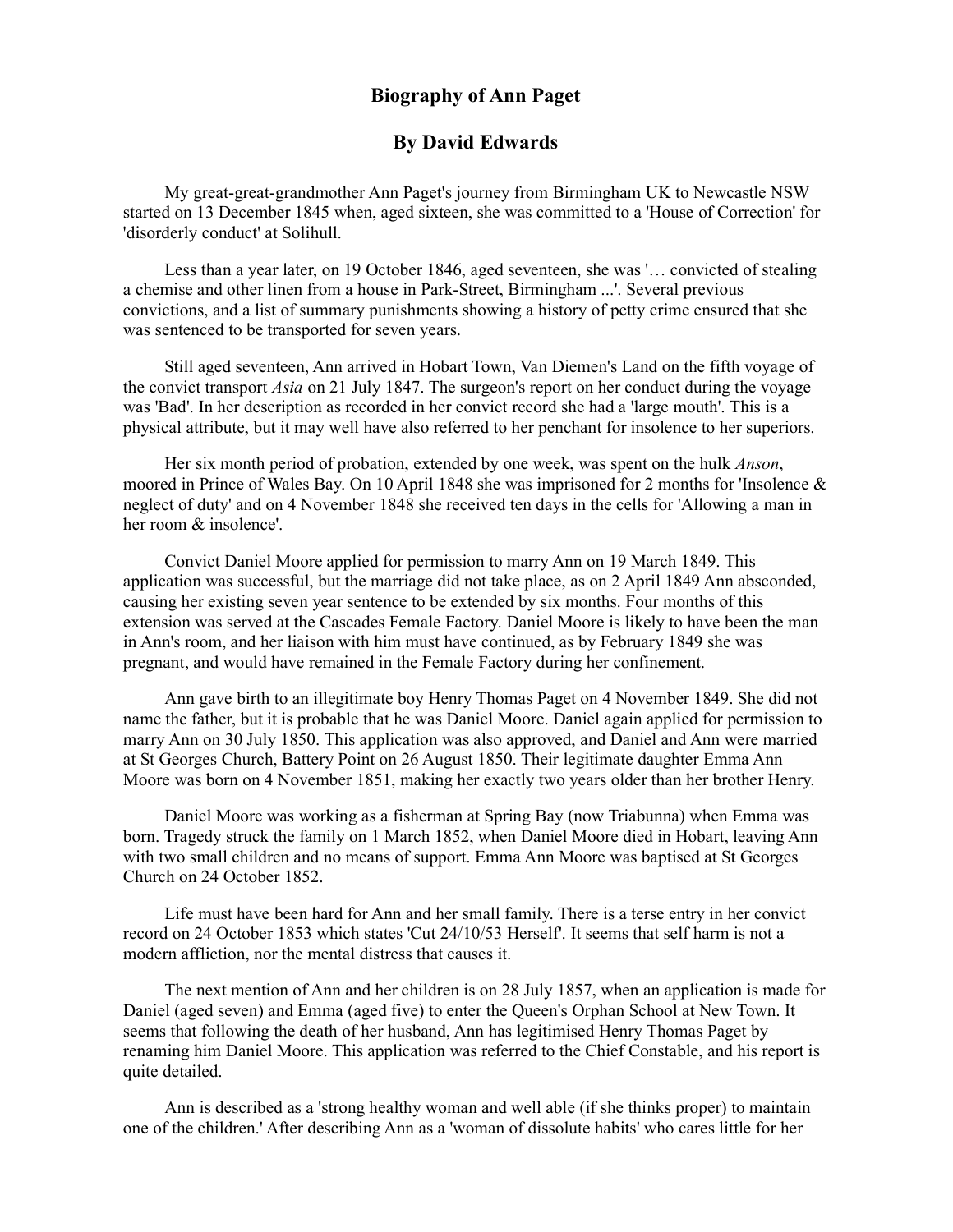children, the Chief Constable goes on to recommend that only Emma be admitted to the Orphan School. This duly happens on 10 August 1857, with Daniel remaining in Ann's care. Emma only remains in the Orphan School for a few months, and is released into the care of her mother on 3 May 1858.

A second application is made for Daniel and Emma to enter the Orphan School on 5 December 1859. The covering letter accompanying this application mentions that Ann has a third child (name, age and sex not given). There are several errors in this application – the children's ages have been reduced significantly, and the time since Ann's husband Daniel died has been halved. The covering letter also states that 'her course of life has been loose'. While there is no extant report from the Chief Constable, neither Daniel nor Emma are admitted to the Orphan School.

How Ann and her family survived for the next seven years is unknown. It seems that the third child did not survive. Ann next appears in the records on 17 December 1866, when she marries William Garbett in Fingal TAS. William is thirty years old, and Ann states her age as 33 years – she is in fact 37. Emma Ann, now aged fifteen, is a witness to the wedding.

William, Ann, Daniel and Emma leave Tasmania and journey to Newcastle NSW, probably because of William chasing work. Ann's feisty character has not been tamed by this marriage – on 13 July 1869 she and William were charged with violent assault. The case, before magistrates Scott and Hannell, resulted in William and Ann being discharged.

On 25 October 1869 Emma Ann Moore, now known as Emily Ann, marries William Robert Sanderson. It seems that Ann was not at the wedding, as the permission of Helenus Scott, Police Magistrate, was required because Emily was only eighteen years old. Ann may have been absent because of William's work, or because of the involvement of Helenus Scott.

Emily Ann and William Robert Sanderson, a train driver, live in Wickham Newcastle and have a number of children. The first four children all die young, but the last three (Annie B., Elsie Emma & Myra Ellen) all survive. Emily Ann Sanderson dies on 24 October 1884, and is buried in Sandgate Cemetery, Newcastle.

Ann and William Garbett continue their tumultuous life, and appear in police records many times over the following years:

- Ann was a witness in an assault case at Adamstown on 4 April 1878
- William was charged with assaulting Ann on 14 June 1878
- William deserted Ann in Glen Innes on 22 June 1883 and was arrested in Wallsend on 19 November 1884
- On19 January 1885 William, (presumably drunk) fell through a skeleton bridge on the Great Northern Railway behind the Bellevue Hotel at Wickham, breaking his ribs and injuring his leg
- On 28 September 1886 William was charged with being drunk and using obscene language

William seems to have disappeared from Ann's life after this. On 20 Jan 1894 she is living in Lindsay Street, Hamilton and advertising board and residence for two workmen. Her granddaughters Annie, Elsie and Myra are now teenagers and it appears that she is in contact with them.

After federation of the Australian States in 1901, the Commonwealth Electoral Roll is created in 1903, and Ann Maria Garbett, living in Lindsay Street, Hamilton appears on it. Her occupation is given as 'home duties'. She remains on the roll until at least 1909.

By 1912, her health is failing. On 13 June 1912 she is admitted to the Newcastle Benevolent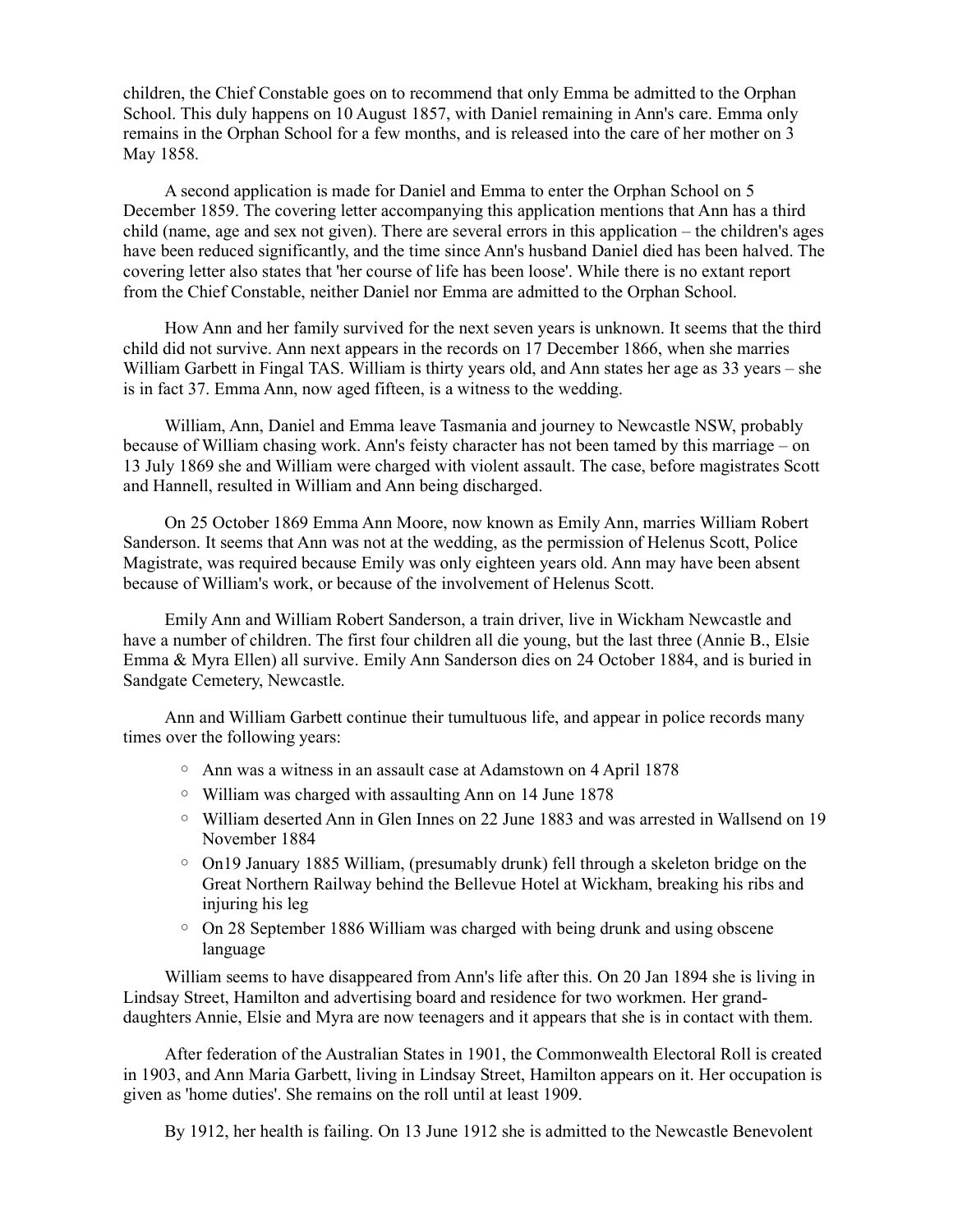Asylum for about two weeks before being discharged on 1 July 1912. She is re-admitted a week later on 9 July 1912, and dies there aged 82 on 9 August 1912. The cause of death is given as Mitral Regurgitation, Myocarditis and General Odema – in laymen's term this is probably equivalent to old age.

She was survived by her son Daniel Arthur Moore and her three married grand-daughters, Annie B. Robson, Elsie Emma Edwards (my grandmother) and Myra Ellen Wright, as well as nine living great-grandchildren.

Ann Maria Garbett nee Moore nee Paget was buried on 29 August 1912 at Sandgate Cemetery in the same grave as her daughter Emily Ann Sanderson nee Moore. Her son Daniel Arthur Moore, who never married and had no children, died in West Wallsend on 27 August 1931 and is buried in an adjacent grave.



The photo on the left of Emily Ann Sanderson's headstone in Sandgate Cemetery was taken in 1947. There is no headstone for Ann Maria Garbett. The recent photo on the right shows how the headstone has been broken. Note that the prominent grave in the right background of the 1947 photo is still evident in the recent photo.

Ann Paget, a sixteen year old delinquent, a 'Bad' seventeen year old convict, a 'woman of dissolute habits', a woman whose 'course of life has been loose', the mother of three (two illegitimate) children and who was married twice, lived a long and adventurous life. As a respectable mother, grandmother and great-grandmother living in Newcastle, able to vote in state and federal elections, she must have reflected on her long and interesting life.

David Edwards September 2017

1978 words (includes references)